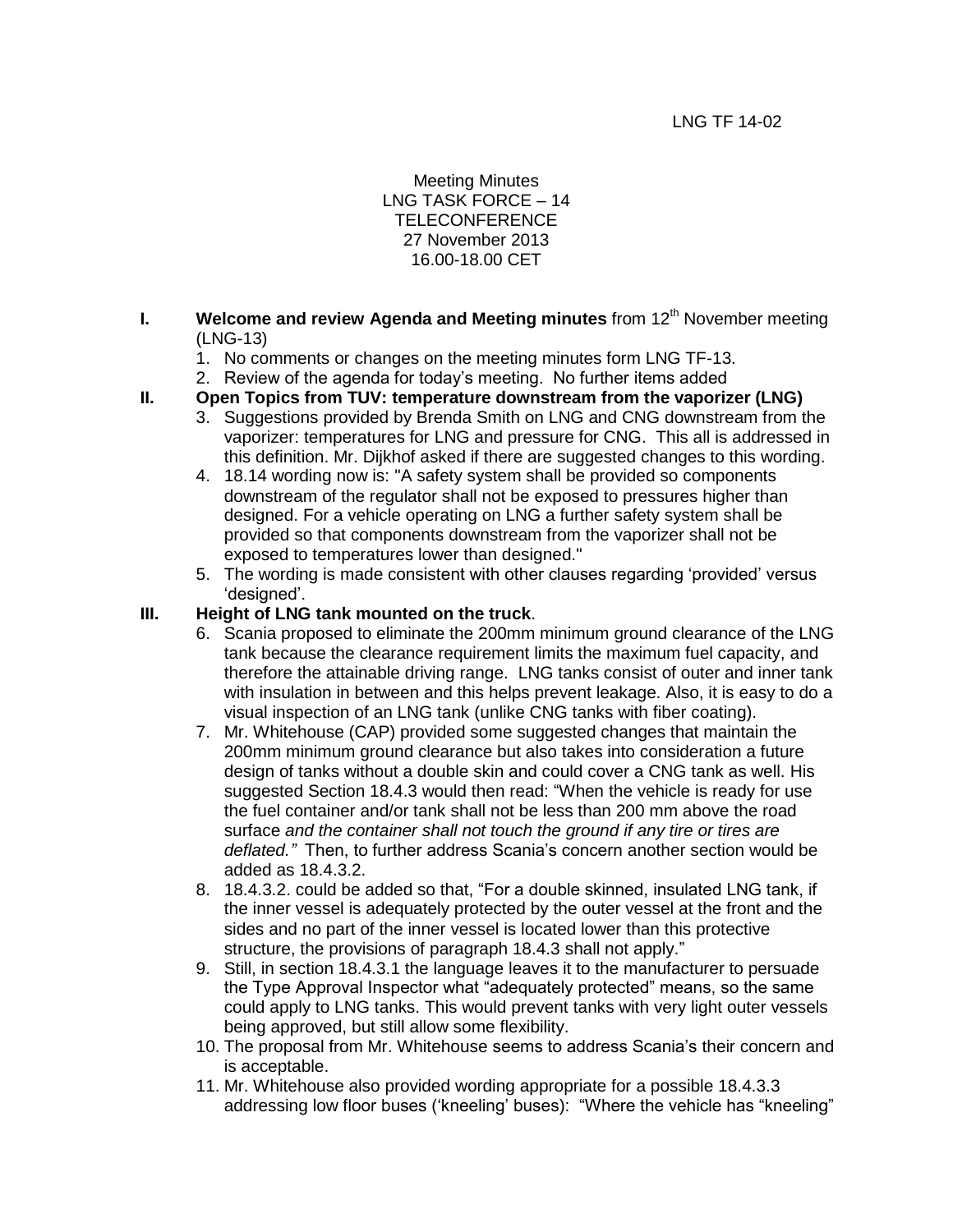or variable suspension height, the fuel tank shall not touch the ground in the kneeling or lowest suspension position. The tank shall be adequately protected from grounding in the kneeling or lowest suspension position in event of puncture."

- 12. The word 'puncture' is debated, and should be changed to 'flat tire' to cover all types of tire destruction leading to a 'flat tire.'
- 13. There is discussion about 'variable suspension' vehicles (as opposed to kneeling buses) and whether the container (CNG) or tank (LNG) should be specified as being protected at the *lowest* part of the container/tank from the ground. The solution in 18.4.3.3 is to specify buses (M3), also that have kneeling or variable suspension height the tank shall not touch the ground in the event of a flat tyre. Finally, the use of 'flat tyre' is omitted.
- 14. Final language for three sections are as follows:
- 18.4.3. When the vehicle is ready for use the fuel container and/or tank shall not be less than 200 mm above the road surface *and the container and/or tank shall not touch the ground if any tyre or tyres are deflated.*
- 18.4.3.2. For a double skinned, insulated LNG tank, if the inner vessel is adequately protected by the outer vessel at the front and the sides and no part of the inner vessel is located lower than this protective structure, the provisions of paragraph 18.4.3. shall not apply.
- 18.4.3.3. For vehicles that have "kneeling" or variable suspension height, the fuel cylinder and/or tank shall not touch the ground in the kneeling or lowest suspension position.
- Section 18.4.3.1 leaves it to the manufacturer to persuade the Type Approval Inspector what "adequately protected" means, so the same could apply to LNG tanks. This would prevent tanks with very light outer vessels being approved, but still allow some flexibility.

# IV. **ADR tank leakage provision (9.2.4.3)**

- 15. The original language that would prevent LNG from being used as a vehicle fuel says, "In the event of any leakage the fuel shall drain to the ground without coming into contact with the hot part of the vehicle or the load." There was some concern that this wording would imply that that leaking fuel would not come into contact with any part of the load, as opposed to just 'hot parts' of the load. The suggested language, therefore is: "…without coming into contact with the hot part of the vehicle or the hot part of the load."
- 16. There is discussion about just adding the word 'dispersing' (to go along with 'draining'), which is generally agreed by the participants. But there is a discussion if the notion of 'dispersing gas' would lead to questions about gas coming into contact with a 'hot part' of the engine or, for example the exhaust pipe, and igniting. None of these parts/areas are, however, reaching the methane ignition temperature.
- 17. New language is suggested, but with a question as to whether 'ignition temperature should be included, as: "(a) In the event of any leakage *in the normal operating conditions of the vehicle*, the fuel shall drain to the ground *or disperse* without coming into contact with hot parts [*above the auto ignition temperature]* of the vehicle or the load."
- 18. Following from the idea of gas 'dispersed' there is a discussion as to whether a definition of methane or LNG/CNG would be required in Annex A, section 1.2.